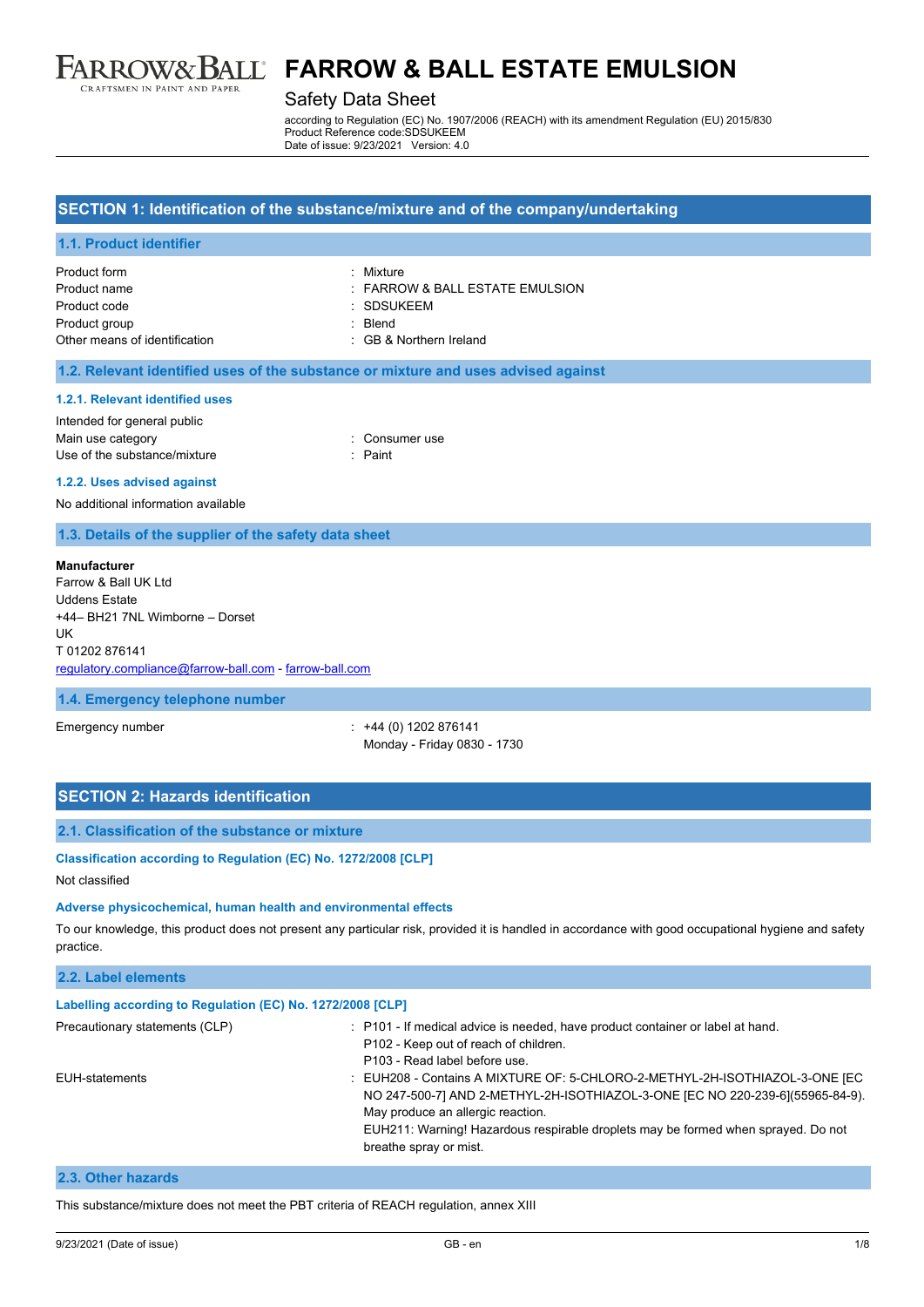# Safety Data Sheet

according to Regulation (EC) No. 1907/2006 (REACH) with its amendment Regulation (EU) 2015/830

This substance/mixture does not meet the vPvB criteria of REACH regulation, annex XIII

### **SECTION 3: Composition/information on ingredients**

#### **3.1. Substances**

### Not applicable

## **3.2. Mixtures**

| <b>Name</b>                                                                                                                          | <b>Product identifier</b>                         | $\frac{9}{6}$ | <b>Classification according to</b><br><b>Regulation (EC) No. 1272/2008</b><br><b>ICLP1</b>                                                                                  |
|--------------------------------------------------------------------------------------------------------------------------------------|---------------------------------------------------|---------------|-----------------------------------------------------------------------------------------------------------------------------------------------------------------------------|
| A MIXTURE OF: 5-CHLORO-2-METHYL-2H-<br>ISOTHIAZOL-3-ONE [EC NO 247-500-7] AND 2-<br>METHYL-2H-ISOTHIAZOL-3-ONE JEC NO 220-239-<br>61 | CAS-No.: 55965-84-9<br>EC Index-No.: 613-167-00-5 | < 0.1         | Acute Tox. 3 (Inhalation), H331<br>Acute Tox. 3 (Dermal), H311<br>Acute Tox. 3 (Oral), H301<br>Skin Corr. 1A, H314<br>Skin Sens. 1, H317<br>Aquatic Chronic 1, H410 (M=100) |

| <b>Specific concentration limits:</b>                                                                                                |                                                   |                                                                                                                                                                                       |  |
|--------------------------------------------------------------------------------------------------------------------------------------|---------------------------------------------------|---------------------------------------------------------------------------------------------------------------------------------------------------------------------------------------|--|
| <b>Name</b>                                                                                                                          | <b>Product identifier</b>                         | <b>Specific concentration limits</b>                                                                                                                                                  |  |
| A MIXTURE OF: 5-CHLORO-2-METHYL-2H-<br>ISOTHIAZOL-3-ONE [EC NO 247-500-7] AND 2-<br>METHYL-2H-ISOTHIAZOL-3-ONE JEC NO 220-239-<br> 6 | CAS-No.: 55965-84-9<br>EC Index-No.: 613-167-00-5 | $(0.0015 \leq C < 100)$ Skin Sens. 1, H317<br>$(0.06 \leq C \leq 0.6)$ Skin Irrit. 2, H315<br>$(0.06 \leq C \leq 0.6)$ Eye Irrit. 2, H319<br>$(0.6 \leq C < 100)$ Skin Corr. 1B, H314 |  |

Comments **Example 2** This liquid mixture contains titanium dioxide. The hazard of this substance arises when respirable dust is inhaled and so applies only to powder forms.

Full text of H and EUH statements: see section 16

## **SECTION 4: First aid measures**

| 4.1. Description of first aid measures                           |                                                                  |
|------------------------------------------------------------------|------------------------------------------------------------------|
| First-aid measures after inhalation                              | : Remove person to fresh air and keep comfortable for breathing. |
| First-aid measures after skin contact                            | : Wash skin with plenty of water.                                |
| First-aid measures after eye contact                             | : Rinse eyes with water as a precaution.                         |
| First-aid measures after ingestion                               | : Call a poison center or a doctor if you feel unwell.           |
| 4.2. Most important symptoms and effects, both acute and delayed |                                                                  |
| Symptoms/effects after skin contact                              | : Repeated exposure may cause skin dryness or cracking.          |
| Symptoms/effects after eye contact                               | : May cause slight irritation.                                   |
| Symptoms/effects after ingestion                                 | : May cause irritation to the digestive tract.                   |

**4.3. Indication of any immediate medical attention and special treatment needed**

Treat symptomatically.

| <b>SECTION 5: Firefighting measures</b>                    |                                                  |  |
|------------------------------------------------------------|--------------------------------------------------|--|
| 5.1. Extinguishing media                                   |                                                  |  |
| Suitable extinguishing media                               | : Water spray. Dry powder. Foam. Carbon dioxide. |  |
| 5.2. Special hazards arising from the substance or mixture |                                                  |  |
| Fire hazard                                                | Not flammable.                                   |  |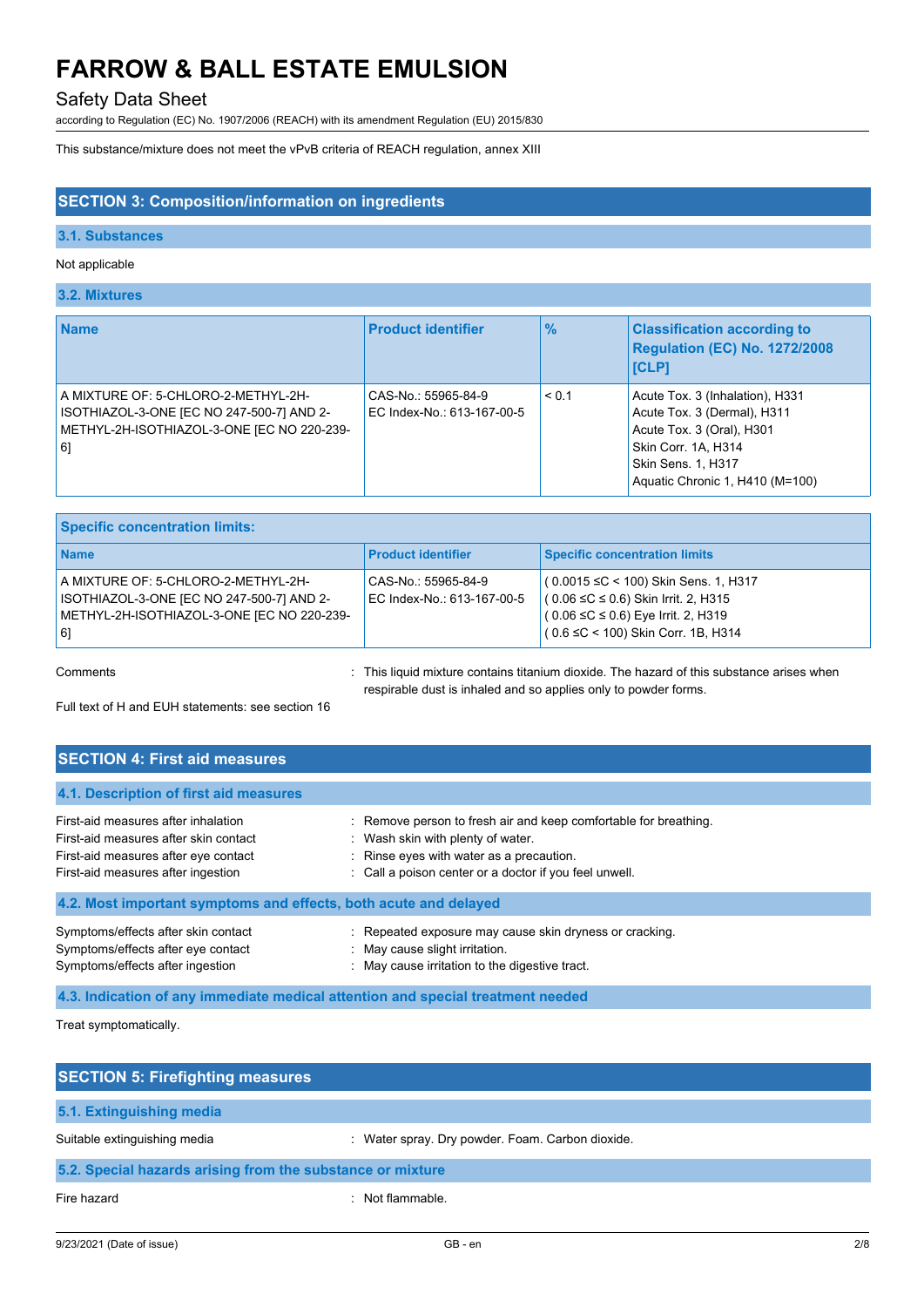# Safety Data Sheet

according to Regulation (EC) No. 1907/2006 (REACH) with its amendment Regulation (EU) 2015/830

| Explosion hazard<br>Reactivity in case of fire                | : No direct explosion hazard.<br>: Product is not explosive.                                                                                                                 |
|---------------------------------------------------------------|------------------------------------------------------------------------------------------------------------------------------------------------------------------------------|
| 5.3. Advice for firefighters                                  |                                                                                                                                                                              |
| Precautionary measures fire<br>Protection during firefighting | : Stop leak if safe to do so.<br>: Do not attempt to take action without suitable protective equipment. Self-contained<br>breathing apparatus. Complete protective clothing. |

| <b>SECTION 6: Accidental release measures</b>                            |                                                                                                                                                                |  |  |
|--------------------------------------------------------------------------|----------------------------------------------------------------------------------------------------------------------------------------------------------------|--|--|
| 6.1. Personal precautions, protective equipment and emergency procedures |                                                                                                                                                                |  |  |
| General measures                                                         | : Clean up any spills as soon as possible, using an absorbent material to collect it. Stop leak<br>if safe to do so                                            |  |  |
| 6.1.1. For non-emergency personnel                                       |                                                                                                                                                                |  |  |
| Protective equipment                                                     | : Wear recommended personal protective equipment.                                                                                                              |  |  |
| <b>Emergency procedures</b>                                              | : Avoid contact with skin and eyes.                                                                                                                            |  |  |
| 6.1.2. For emergency responders                                          |                                                                                                                                                                |  |  |
| Protective equipment                                                     | : Do not attempt to take action without suitable protective equipment. For further information<br>refer to section 8: "Exposure controls/personal protection". |  |  |
| Emergency procedures                                                     | : Stop leak if safe to do so.                                                                                                                                  |  |  |
| <b>6.2. Environmental precautions</b>                                    |                                                                                                                                                                |  |  |
| Avoid release to the environment.                                        |                                                                                                                                                                |  |  |

| 6.3. Methods and material for containment and cleaning up       |                                                                                                                                                              |  |
|-----------------------------------------------------------------|--------------------------------------------------------------------------------------------------------------------------------------------------------------|--|
| For containment<br>Methods for cleaning up<br>Other information | : Stop leak without risks if possible.<br>: Take up liquid spill into absorbent material.<br>: Dispose of materials or solid residues at an authorized site. |  |
| <b>6.4. Reference to other sections</b>                         |                                                                                                                                                              |  |

For further information refer to section 13.

| <b>SECTION 7: Handling and storage</b>                            |                                                                                                                                                                                              |
|-------------------------------------------------------------------|----------------------------------------------------------------------------------------------------------------------------------------------------------------------------------------------|
| 7.1. Precautions for safe handling                                |                                                                                                                                                                                              |
| Precautions for safe handling<br>Hygiene measures                 | : Ensure good ventilation of the work station. Wear personal protective equipment.<br>: Do not eat, drink or smoke when using this product. Always wash hands after handling the<br>product. |
| 7.2. Conditions for safe storage, including any incompatibilities |                                                                                                                                                                                              |

Storage conditions **Storage conditions** : Store in a well-ventilated place. Keep cool.

**7.3. Specific end use(s)**

No additional information available

## **SECTION 8: Exposure controls/personal protection**

### **8.1. Control parameters**

**8.1.1 National occupational exposure and biological limit values**

No additional information available

#### **8.1.2. Recommended monitoring procedures**

No additional information available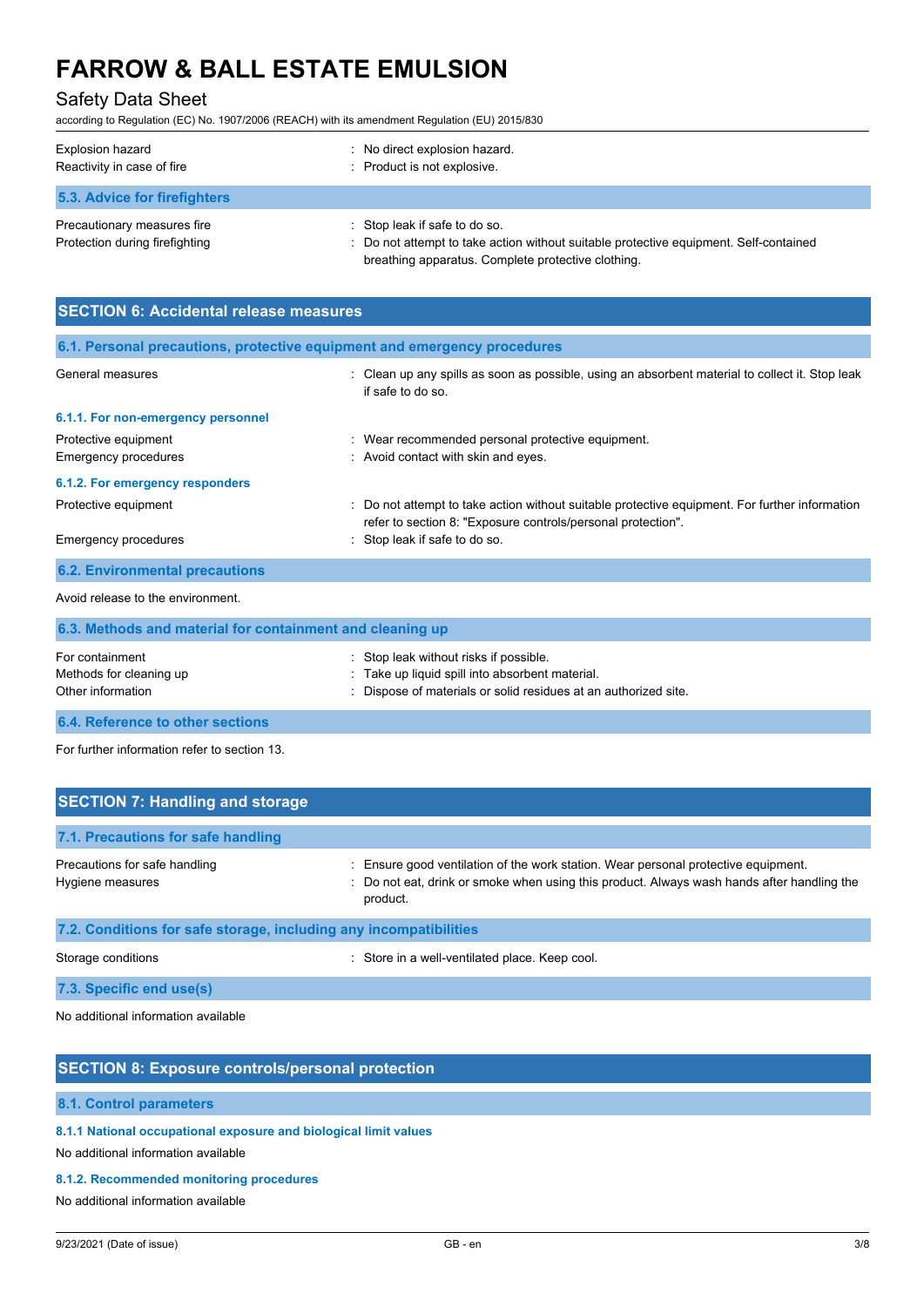# Safety Data Sheet

according to Regulation (EC) No. 1907/2006 (REACH) with its amendment Regulation (EU) 2015/830

#### **8.1.3. Air contaminants formed**

No additional information available

#### **8.1.4. DNEL and PNEC**

No additional information available

#### **8.1.5. Control banding**

No additional information available

#### **8.2. Exposure controls**

#### **8.2.1. Appropriate engineering controls**

#### **Appropriate engineering controls:**

Ensure good ventilation of the work station.

#### **8.2.2. Personal protection equipment**

#### **Personal protective equipment:**

## Gloves. Protective goggles.

**Personal protective equipment symbol(s):**



#### **8.2.2.1. Eye and face protection**

**Eye protection:** Safety glasses

#### **8.2.2.2. Skin protection**

**Skin and body protection:** Wear suitable protective clothing

**Hand protection:** Protective gloves

#### **8.2.2.3. Respiratory protection**

#### **Respiratory protection:**

In case of insufficient ventilation, wear suitable respiratory equipment. Correctly fitting FFP1 or P3 (with P100 particulate filter) respiratory equipment, approved to EN 149/EN 405 should be worn when spraying this product.

#### **8.2.2.4. Thermal hazards**

No additional information available

#### **8.2.3. Environmental exposure controls**

#### **Environmental exposure controls:**

Avoid release to the environment.

#### **Consumer exposure controls:**

The substance is not classified for human health hazards or for environment effects and it is not PBT or vPvB so that no exposure assessment or risk characterisation is required. For tasks where the intervention of workers is required, the substance must be handled in accordance with good industrial hygiene and safety procedures.

#### **Other information:**

Do not eat, drink or smoke when using this product.

| <b>SECTION 9: Physical and chemical properties</b> |                                                            |  |
|----------------------------------------------------|------------------------------------------------------------|--|
|                                                    | 9.1. Information on basic physical and chemical properties |  |
| Physical state                                     | : Liguid                                                   |  |
| Appearance                                         | : Liquid.                                                  |  |
| Colour                                             | : Various.                                                 |  |
| Odour                                              | Barely perceptible.                                        |  |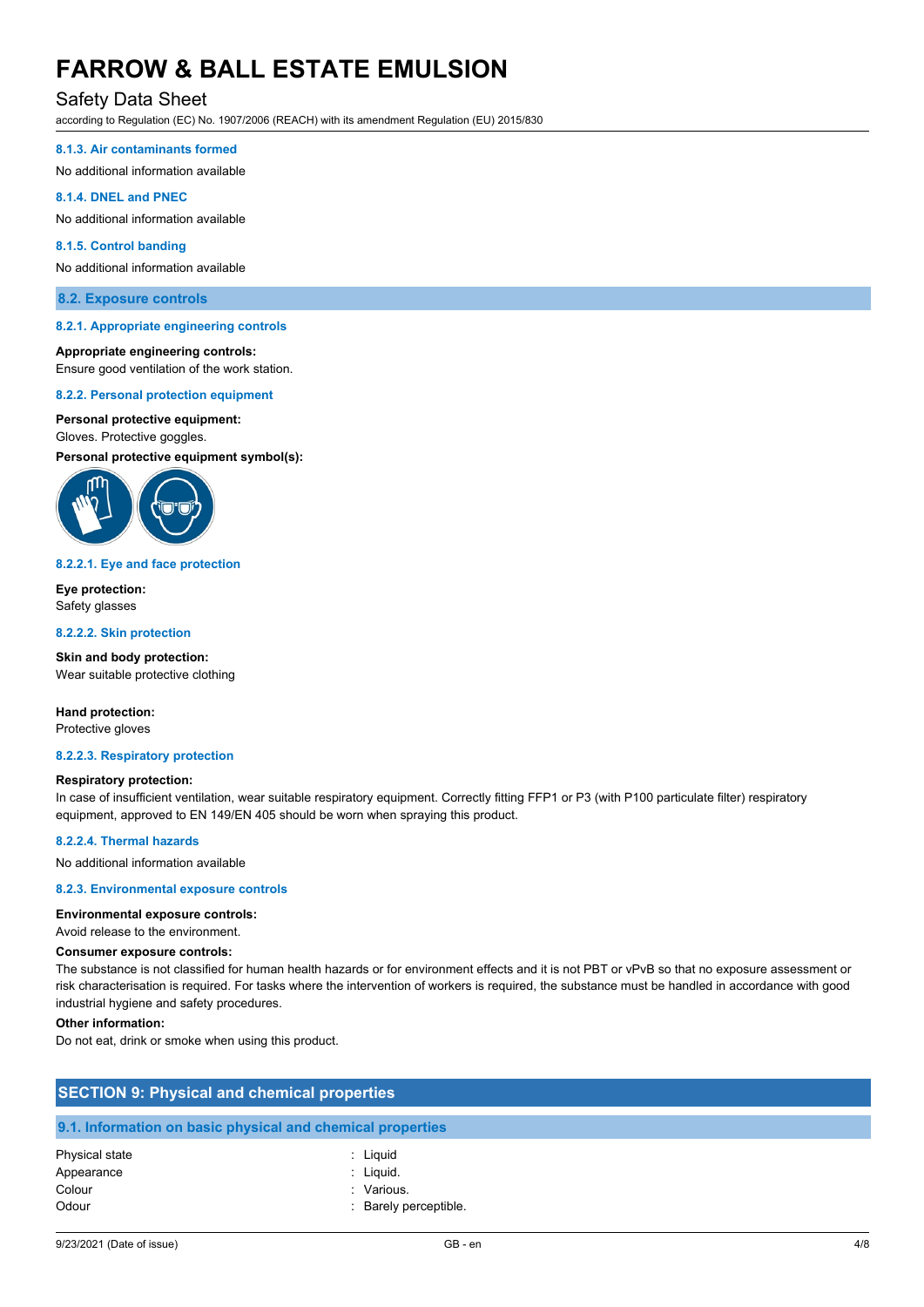# Safety Data Sheet

according to Regulation (EC) No. 1907/2006 (REACH) with its amendment Regulation (EU) 2015/830

| Odour threshold<br>рH<br>Relative evaporation rate (butylacetate=1)<br>Melting point<br>Freezing point<br>Boiling point<br>Flash point<br>Auto-ignition temperature<br>Decomposition temperature | No data available<br>- 80-85<br>No data available<br>No data available<br>No data available<br>$>$ 35 °C<br>>93 °C<br>No data available.<br>No data available |
|--------------------------------------------------------------------------------------------------------------------------------------------------------------------------------------------------|---------------------------------------------------------------------------------------------------------------------------------------------------------------|
| Flammability (solid, gas)                                                                                                                                                                        | Not applicable                                                                                                                                                |
| Vapour pressure<br>Relative vapour density at 20 °C                                                                                                                                              | No data available<br>No data available.                                                                                                                       |
| Relative density                                                                                                                                                                                 | $\cdot$ 12-14                                                                                                                                                 |
| Solubility                                                                                                                                                                                       | No data available                                                                                                                                             |
| Partition coefficient n-octanol/water (Log Pow)                                                                                                                                                  | No data available                                                                                                                                             |
| Viscosity, kinematic                                                                                                                                                                             | No data available                                                                                                                                             |
| Viscosity, dynamic                                                                                                                                                                               | No data available                                                                                                                                             |
| <b>Explosive properties</b>                                                                                                                                                                      | No data available                                                                                                                                             |
| Oxidising properties                                                                                                                                                                             | No data available                                                                                                                                             |
| <b>Explosive limits</b>                                                                                                                                                                          | No data available                                                                                                                                             |

#### **9.2. Other information**

VOC content : 6 g/l a (30g/l)

# **SECTION 10: Stability and reactivity**

### **10.1. Reactivity**

The product is non-reactive under normal conditions of use, storage and transport.

**10.2. Chemical stability**

Stable under normal conditions.

**10.3. Possibility of hazardous reactions**

No dangerous reactions known under normal conditions of use.

**10.4. Conditions to avoid**

None under recommended storage and handling conditions (see section 7).

**10.5. Incompatible materials**

No additional information available

**10.6. Hazardous decomposition products**

Under normal conditions of storage and use, hazardous decomposition products should not be produced.

| <b>SECTION 11: Toxicological information</b>                                                                                              |                                                          |  |  |  |  |
|-------------------------------------------------------------------------------------------------------------------------------------------|----------------------------------------------------------|--|--|--|--|
| 11.1 Information on toxicological effects                                                                                                 |                                                          |  |  |  |  |
| Acute toxicity (oral)<br>Acute toxicity (dermal)<br>Acute toxicity (inhalation)                                                           | : Not classified<br>: Not classified<br>: Not classified |  |  |  |  |
| A MIXTURE OF: 5-CHLORO-2-METHYL-2H-ISOTHIAZOL-3-ONE [EC NO 247-500-7] AND 2-METHYL-2H-ISOTHIAZOL-3-<br>ONE [EC NO 220-239-6] (55965-84-9) |                                                          |  |  |  |  |
| ATE CLP (oral)                                                                                                                            | 100 mg/kg bodyweight                                     |  |  |  |  |
| ATE CLP (dermal)                                                                                                                          | 300 mg/kg bodyweight                                     |  |  |  |  |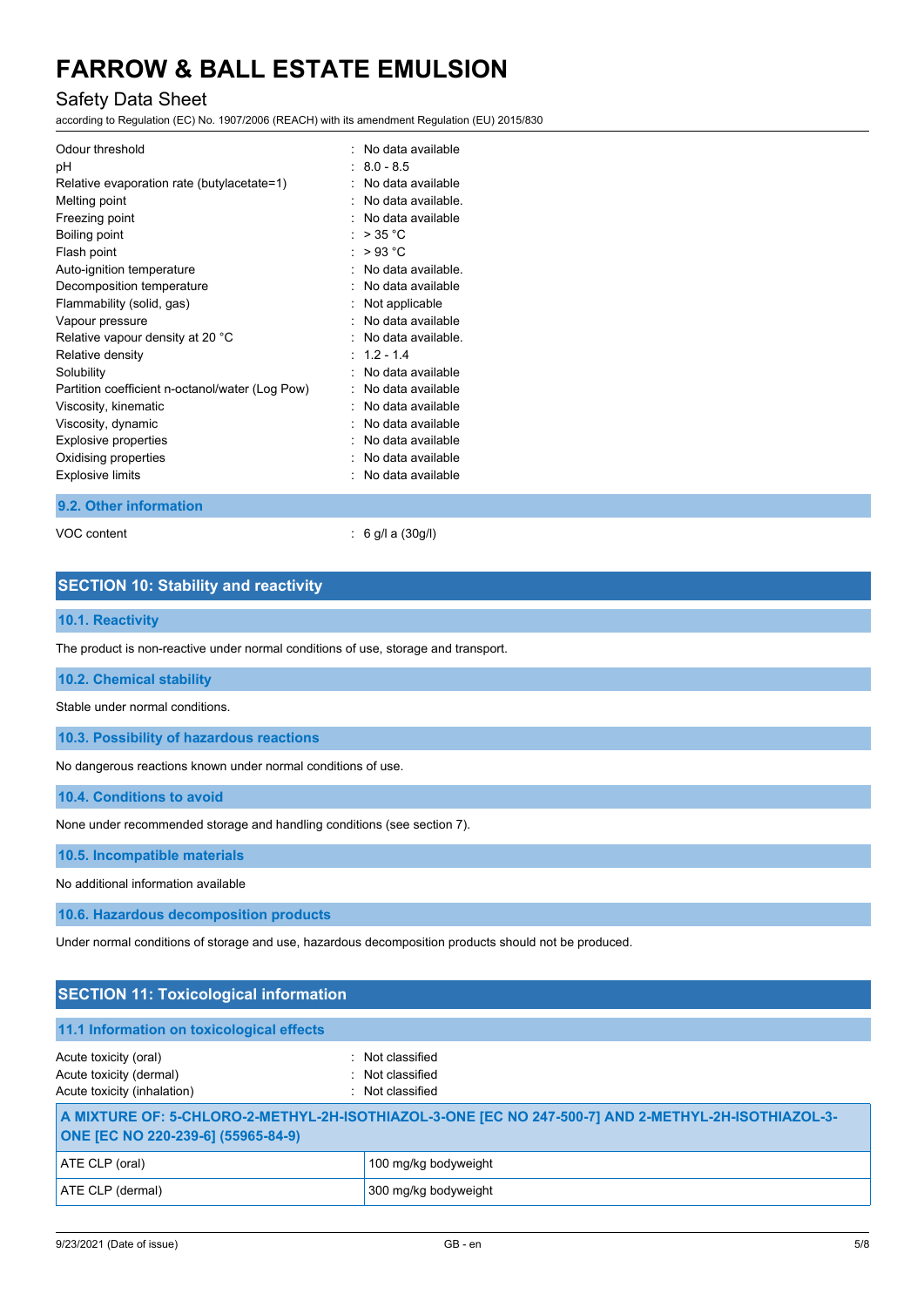# Safety Data Sheet

according to Regulation (EC) No. 1907/2006 (REACH) with its amendment Regulation (EU) 2015/830

| A MIXTURE OF: 5-CHLORO-2-METHYL-2H-ISOTHIAZOL-3-ONE [EC NO 247-500-7] AND 2-METHYL-2H-ISOTHIAZOL-3-<br>ONE [EC NO 220-239-6] (55965-84-9) |                                   |  |  |  |
|-------------------------------------------------------------------------------------------------------------------------------------------|-----------------------------------|--|--|--|
| ATE CLP (gases)                                                                                                                           | 700 ppmv/4h                       |  |  |  |
| ATE CLP (vapours)                                                                                                                         | $3$ mg/l/4h                       |  |  |  |
| ATE CLP (dust, mist)                                                                                                                      | $0.5$ mg/l/4h                     |  |  |  |
| Skin corrosion/irritation                                                                                                                 | : Not classified<br>pH: 8.0 - 8.5 |  |  |  |
| Serious eye damage/irritation                                                                                                             | : Not classified<br>pH: 8.0 - 8.5 |  |  |  |
| Respiratory or skin sensitisation                                                                                                         | : Not classified                  |  |  |  |
| Germ cell mutagenicity                                                                                                                    | : Not classified                  |  |  |  |
| Carcinogenicity                                                                                                                           | : Not classified                  |  |  |  |
| Reproductive toxicity                                                                                                                     | : Not classified                  |  |  |  |
| STOT-single exposure                                                                                                                      | : Not classified                  |  |  |  |
| STOT-repeated exposure                                                                                                                    | : Not classified                  |  |  |  |
| Aspiration hazard                                                                                                                         | : Not classified                  |  |  |  |

| <b>SECTION 12: Ecological information</b>                                                                                                        |                                                                                                                                                                    |  |  |  |
|--------------------------------------------------------------------------------------------------------------------------------------------------|--------------------------------------------------------------------------------------------------------------------------------------------------------------------|--|--|--|
| 12.1. Toxicity                                                                                                                                   |                                                                                                                                                                    |  |  |  |
| Ecology - general<br>Hazardous to the aquatic environment, short-term<br>(acute)<br>Hazardous to the aquatic environment, long-term<br>(chronic) | : The product is not considered harmful to aquatic organisms nor to cause long-term adverse<br>effects in the environment.<br>: Not classified<br>: Not classified |  |  |  |
| Not rapidly degradable                                                                                                                           |                                                                                                                                                                    |  |  |  |
| 12.2. Persistence and degradability                                                                                                              |                                                                                                                                                                    |  |  |  |
| <b>FARROW &amp; BALL ESTATE EMULSION</b>                                                                                                         |                                                                                                                                                                    |  |  |  |
| Persistence and degradability                                                                                                                    | Biodegradability in water: no data available.                                                                                                                      |  |  |  |
| 12.3. Bioaccumulative potential                                                                                                                  |                                                                                                                                                                    |  |  |  |
| <b>FARROW &amp; BALL ESTATE EMULSION</b>                                                                                                         |                                                                                                                                                                    |  |  |  |
| Bioaccumulative potential                                                                                                                        | No bioaccumulation data available.                                                                                                                                 |  |  |  |
| 12.4. Mobility in soil                                                                                                                           |                                                                                                                                                                    |  |  |  |
| No additional information available                                                                                                              |                                                                                                                                                                    |  |  |  |
| 12.5. Results of PBT and vPvB assessment                                                                                                         |                                                                                                                                                                    |  |  |  |
| <b>FARROW &amp; BALL ESTATE EMULSION</b>                                                                                                         |                                                                                                                                                                    |  |  |  |
| This substance/mixture does not meet the PBT criteria of REACH regulation, annex XIII                                                            |                                                                                                                                                                    |  |  |  |

This substance/mixture does not meet the vPvB criteria of REACH regulation, annex XIII

**12.6. Other adverse effects**

No additional information available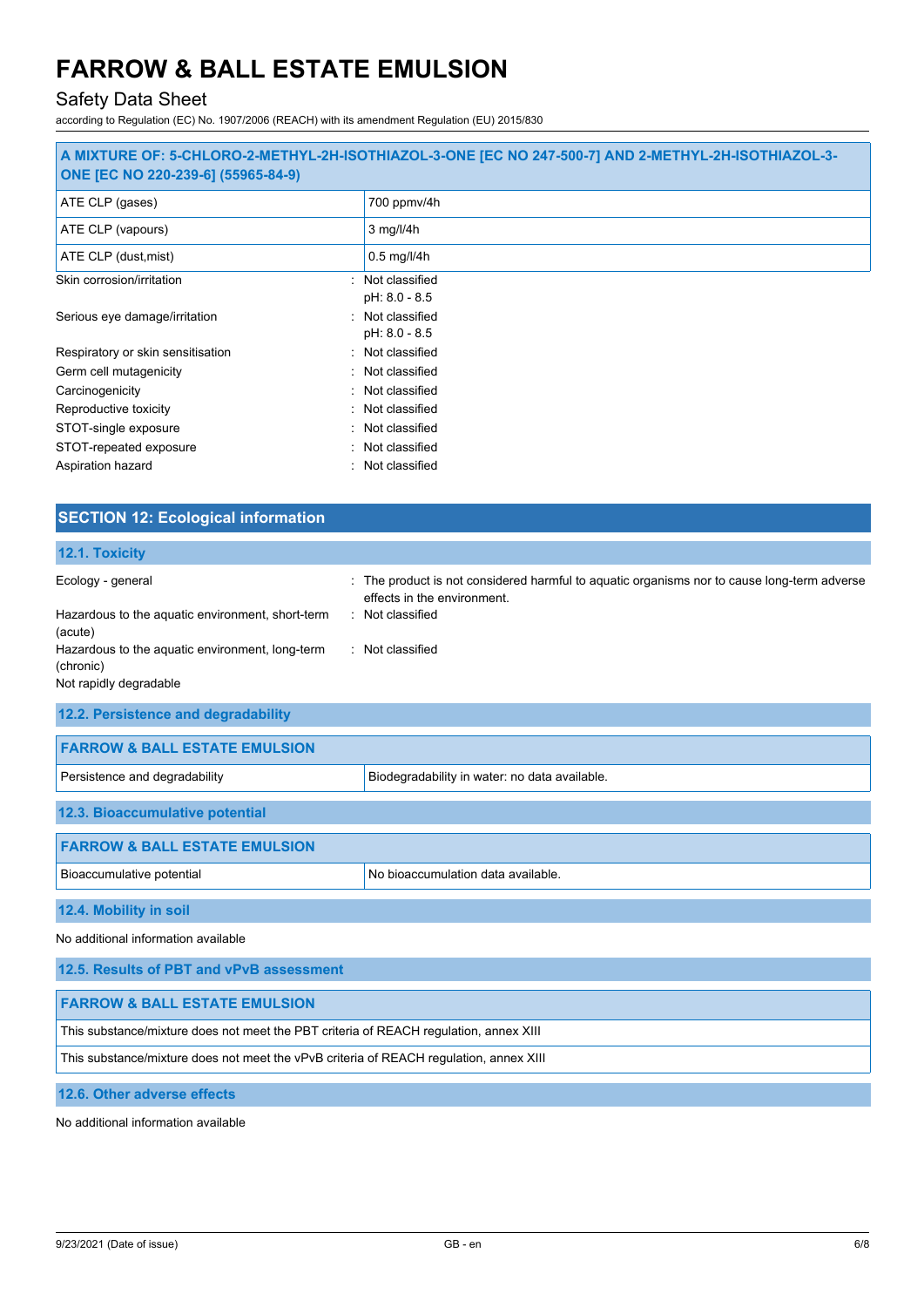# Safety Data Sheet

according to Regulation (EC) No. 1907/2006 (REACH) with its amendment Regulation (EU) 2015/830

| <b>SECTION 13: Disposal considerations</b>              |                                                                                                                                                             |
|---------------------------------------------------------|-------------------------------------------------------------------------------------------------------------------------------------------------------------|
| 13.1. Waste treatment methods                           |                                                                                                                                                             |
| Regional legislation (waste)<br>Waste treatment methods | : Disposal must be done according to official regulations.<br>: Dispose of contents/container in accordance with licensed collector's sorting instructions. |
| Product/Packaging disposal recommendations              | : Dispose of contents/container to comply with local regulations                                                                                            |
| Additional information                                  | : Clean up even minor leaks or spills if possible without unnecessary risk. Do not allow waste<br>to form a powder / dust.                                  |
| Ecology - waste materials                               | : Avoid release to the environment.                                                                                                                         |

# **SECTION 14: Transport information**

| In accordance with ADR / IMDG / IATA / ADN / RID |                |                |                |                |  |
|--------------------------------------------------|----------------|----------------|----------------|----------------|--|
| <b>ADR</b>                                       | <b>IMDG</b>    | <b>IATA</b>    | <b>ADN</b>     | <b>RID</b>     |  |
| 14.1. UN number                                  |                |                |                |                |  |
| Not applicable                                   | Not applicable | Not applicable | Not applicable | Not applicable |  |
| 14.2. UN proper shipping name                    |                |                |                |                |  |
| Not applicable                                   | Not applicable | Not applicable | Not applicable | Not applicable |  |
| 14.3. Transport hazard class(es)                 |                |                |                |                |  |
| Not applicable                                   | Not applicable | Not applicable | Not applicable | Not applicable |  |
| 14.4. Packing group                              |                |                |                |                |  |
| Not applicable                                   | Not applicable | Not applicable | Not applicable | Not applicable |  |
| <b>14.5. Environmental hazards</b>               |                |                |                |                |  |
| Not applicable                                   | Not applicable | Not applicable | Not applicable | Not applicable |  |
| No supplementary information available           |                |                |                |                |  |

#### **14.6. Special precautions for user**

Special transport precautions **interpretatal intervals**  $\cdot$  Do not empty into drains, Prevent entry to sewers and public waters

#### **Overland transport** Not applicable

**Transport by sea** Not applicable

**Air transport** Not applicable

# **Inland waterway transport**

Not applicable

**Rail transport** Not applicable

**14.7. Transport in bulk according to Annex II of Marpol and the IBC Code**

Not applicable